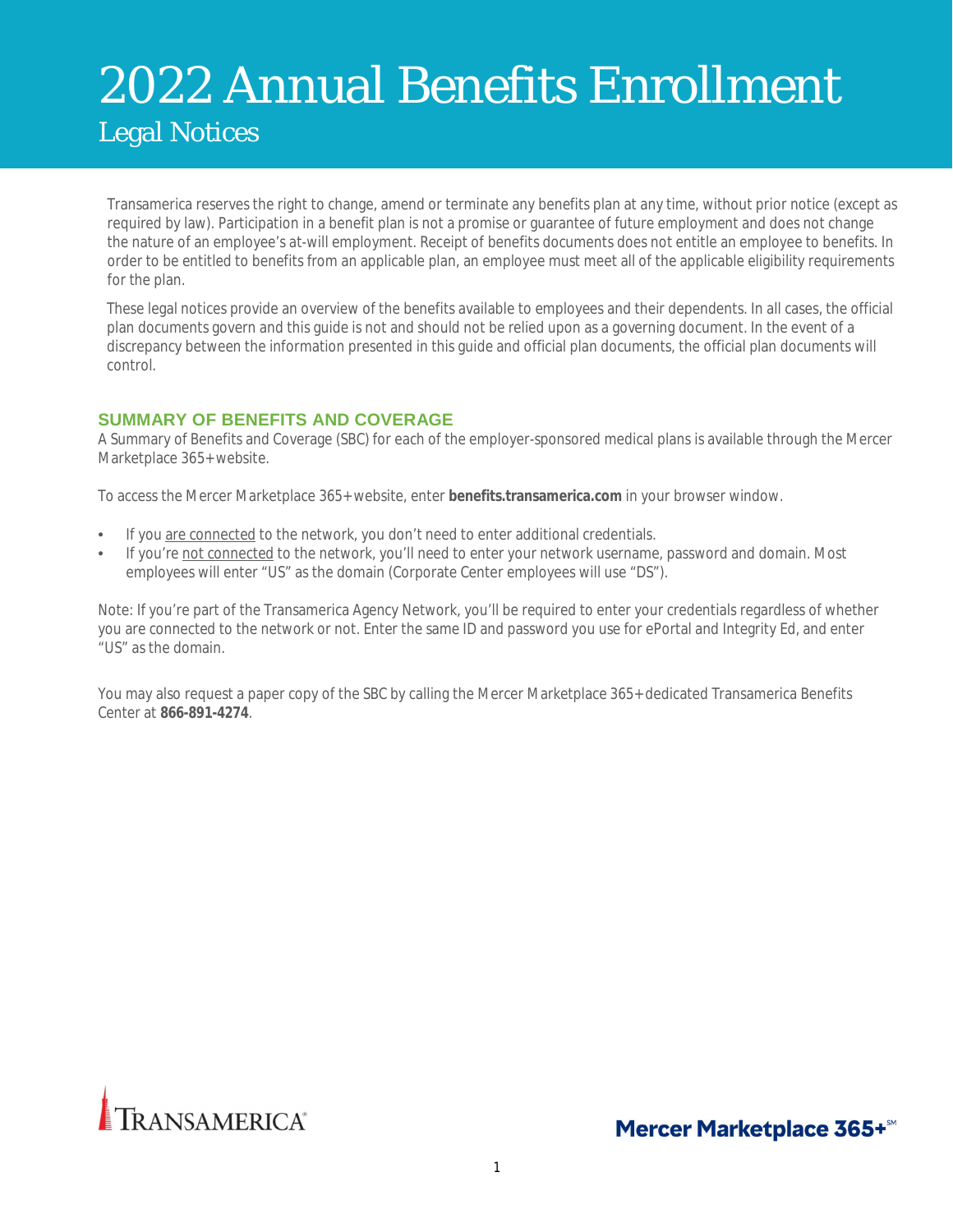# **IMPORTANT NOTICE FROM TRANSAMERICA CORPORATION ABOUT YOUR PRESCRIPTION DRUG COVERAGE AND MEDICARE**

Please read this notice carefully and keep it where you can find it. This notice has information about your current prescription drug coverage under the Transamerica Medical Plans and about your options under Medicare's prescription drug coverage. This information can help you decide whether you want to join a Medicare drug plan. If you are considering joining, you should compare your current coverage, including which drugs are covered at what cost, with the coverage and costs of the plans offering Medicare prescription drug coverage in your area. Information about where you can get help to make decisions about your prescription drug coverage is at the end of this notice.

**There are two important things you need to know about your current coverage and Medicare's prescription drug coverage:**

- 1. Medicare prescription drug coverage became available in 2006 to everyone with Medicare. You can obtain this coverage if you join a Medicare Prescription Drug Plan or join a Medicare Advantage Plan (like an HMO or PPO) that offers prescription drug coverage. All Medicare drug plans provide at least a standard level of coverage set by Medicare. Some plans may also offer more coverage for a higher monthly premium.
- 2. Transamerica Corporation determined that, on average for all Medical Plan participants, the prescription drug coverage offered by the Transamerica Medical Plans is expected to pay out as much as standard Medicare prescription drug coverage pays and therefore is considered Creditable Coverage. Because your existing coverage is Creditable Coverage, you can keep this coverage and not pay a higher premium (a penalty) if you later decide to join a Medicare drug plan.

**When Can You Join a Medicare Drug Plan?**

You can join a Medicare drug plan when you first become eligible for Medicare and each year from October 15 through December 7.

However, if you lose your current creditable prescription drug coverage, through no fault of your own, you will also be eligible for a 2-month Special Enrollment Period (SEP) to join a Medicare drug plan.

**What Happens to Your Current Coverage If You Decide to Join a Medicare Drug Plan?**

If you decide to join a Medicare drug plan, neither you nor your dependents may continue your medical coverage, including prescription drug coverage, under the Transamerica Medical Plans. You and your dependents will permanently lose medical and prescription drug coverage under the Transamerica Medical Plans and will not be able to get this coverage back.

**When Will You Pay a Higher Premium (Penalty) To Join a Medicare Drug Plan?**

You should also know that if you drop or lose your current coverage under the Transamerica Medical Plans and don't join a Medicare drug plan within 63 continuous days after your current coverage ends, you may pay a higher premium (a penalty) to join a Medicare drug plan later.

If you go 63 continuous days or longer without creditable prescription drug coverage, your monthly premium may go up by at least 1% of the Medicare base beneficiary premium per month for every month that you did not have that coverage. For example, if you go nineteen months without creditable coverage, your premium may consistently be at least 19% higher than the Medicare base beneficiary premium. You may have to pay this higher premium (a penalty) as long as you have Medicare prescription drug coverage. In addition, you may have to wait until the following October to join.

**For More Information about This Notice or Your Current Prescription Drug Coverage ...**

For more information, contact People Solutions at **866-558-5560**. NOTE: You will receive this notice each year. You will also receive it before the next period you can join a Medicare drug plan, and if your coverage under the Transamerica Medical Plans changes. You also may request a copy of this notice at any time.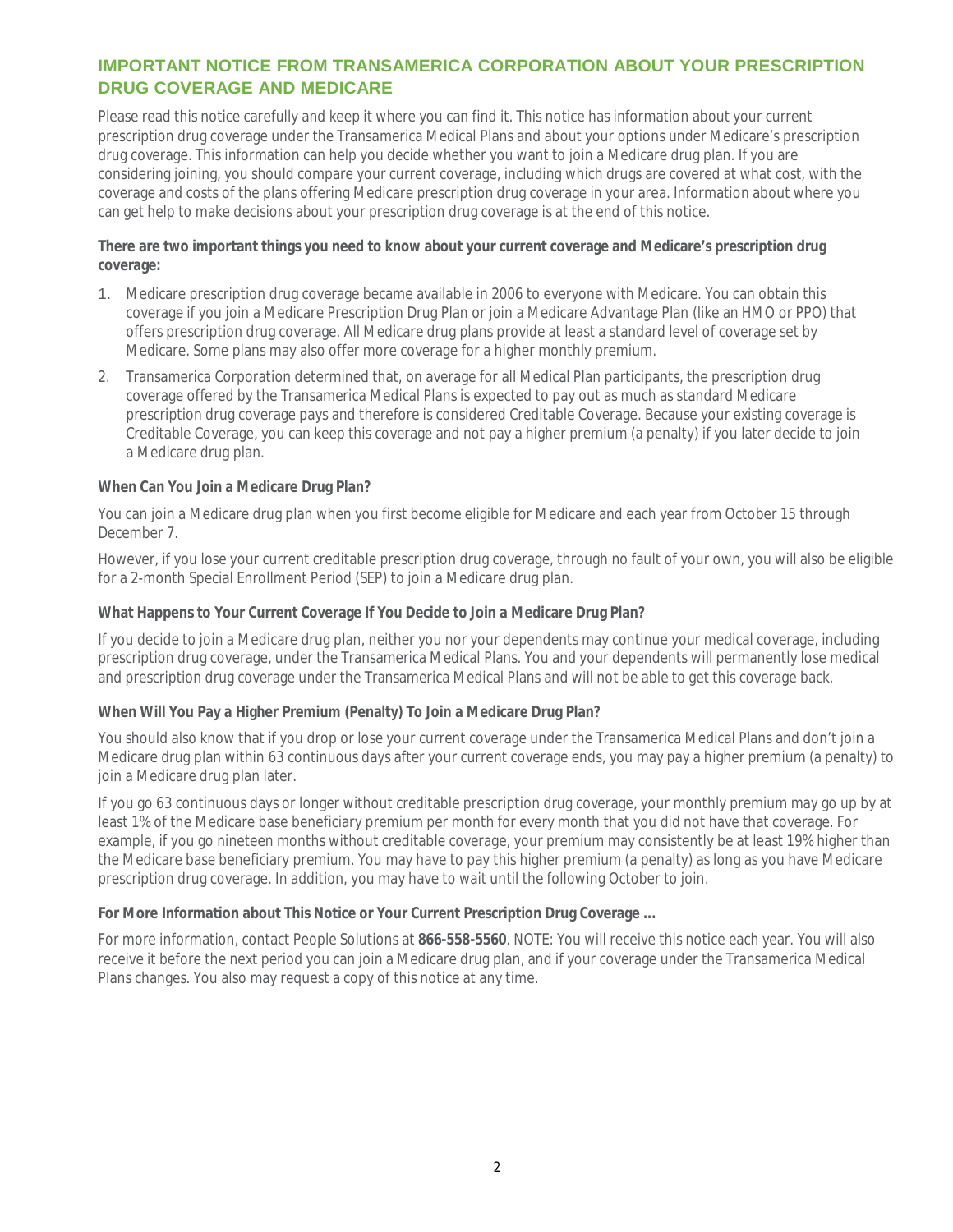**For More Information About Your Options Under Medicare Prescription Drug Coverage ...**

More detailed information about Medicare plans that offer prescription drug coverage is in the "Medicare & You" handbook. You'll get a copy of the handbook in the mail every year from Medicare. You may also be contacted directly by Medicare drug plans.

For more information about Medicare prescription drug coverage:

- Visit **www.medicare.gov**.
- Call your State Health Insurance Assistance Program (see the inside back cover of your copy of the "Medicare & You" handbook for their telephone number) for personalized help.
- Call **800-MEDICARE** or **800-633-4227**. TTY users should call **877-486-2048**.

If you have limited income and resources, extra help paying for Medicare prescription drug coverage is available. For information about this extra help, visit Social Security on the web at **www.socialsecurity.gov**, or call them at **800-772-1213**. TTY users should call **800-325-0778**.

**Remember: Keep this Creditable Coverage notice. If you decide to join one of the Medicare drug plans, you may be required to provide a copy of this notice when you join to show whether or not you have maintained creditable coverage and, therefore, whether or not you are required to pay a higher premium (a penalty).**

| Date:                  | October 15, 2021                  |
|------------------------|-----------------------------------|
| Name of Entity/Sender: | <b>Transamerica Medical Plans</b> |
| Contact:               | People Solutions                  |
| Address:               | 6400 C Street SW                  |
|                        | Cedar Rapids, IA 52499            |
| Phone Number:          | 866-558-5560                      |

# **HIPAA SPECIAL ENROLLMENT NOTICE**

**Notice of special enrollment right for health plan coverage**

At the time we are preparing this Notice, the HIPAA Special Enrollment deadline referred to later in this Notice has been extended temporarily due to the COVID-19 pandemic. The enrollment deadline is tolled, or suspended, during the period that started on March 1, 2020, and that will end 60 days after the end of the National Emergency. You will hear more about this deadline when the federal government declares the emergency period is over. If you have any questions about the deadline extension or how it affects your coverage, rights, or obligations, please contact People Solutions at **866-558-5560**.

If you decline enrollment in a Transamerica Medical Plan for you or your dependents (including your spouse) because of other health insurance or group health plan coverage, you or your dependents may be able to enroll in a Transamerica Medical Plan without waiting for the next Annual Benefits Enrollment period if you:

- Lose other health insurance or group health plan coverage. You must request enrollment within 30 days after the loss of other coverage.
- Gain a new dependent as a result of marriage, birth, adoption or placement for adoption. Your dependents may be able to enroll provided you request enrollment within 30 days after the marriage, birth, adoption, or placement for adoption.
- Lose Medicaid or Children's Health Insurance Program (CHIP) coverage because you are no longer eligible.

If you request a change due to a special enrollment event within the 30-day timeframe, coverage will be effective the date of birth, adoption or placement for adoption. For all other events, coverage will be effective the first of the month following your request for enrollment. In addition, you may enroll in a Transamerica Medical Plan if you become eligible for a state premium assistance program under Medicaid or CHIP. You must request enrollment within 60 days after you gain eligibility for Medicaid or CHIP premium assistance. If you request this change, coverage will be effective the first of the month following your request for enrollment. Specific restrictions may apply, depending on federal and state law.

Note: If your dependent becomes eligible for special enrollment rights, you may add the dependent to your current coverage or change to another medical plan. Any other currently covered dependents may also switch to the new plan in which you enroll.

To request a HIPAA special enrollment based on the events described above or obtain more information, contact People Solutions at **866-558-5560**.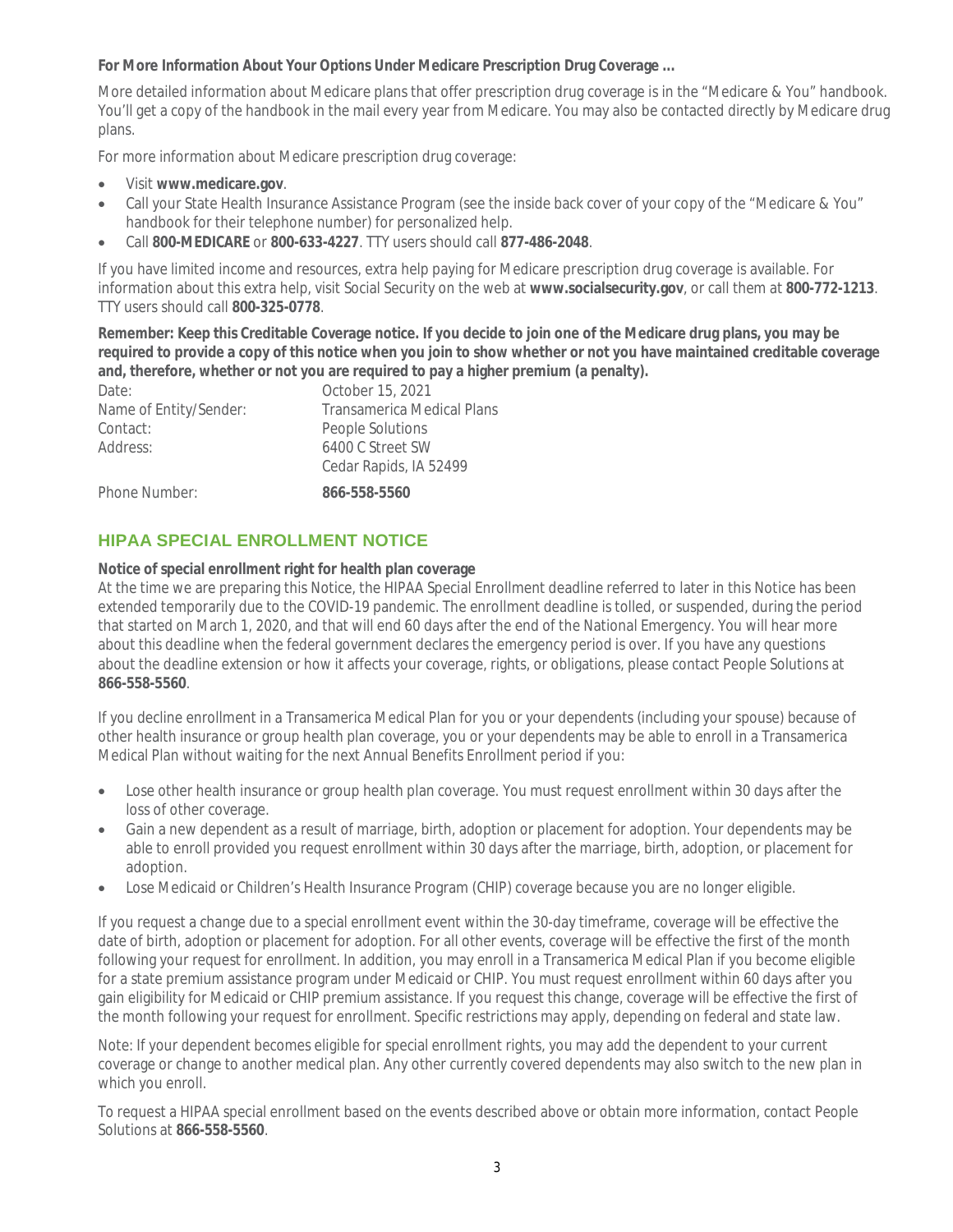# **WOMEN'S HEALTH AND CANCER RIGHTS ACT (WHCRA) NOTICE**

If you have had or are going to have a mastectomy, you may be entitled to certain benefits under the Women's Health and Cancer Rights Act of 1998 (WHCRA). For individuals receiving mastectomy-related benefits, coverage will be provided in a manner determined in consultation with the attending physician and the patient, for:

- All stages of reconstruction of the breast on which the mastectomy was performed;
- Surgery and reconstruction of the other breast to produce a symmetrical appearance;
- Prostheses: and
- Treatment of prostheses and physical complications of the mastectomy, including lymphedema.

These benefits will be provided subject to the same deductibles and coinsurance applicable to other medical and surgical benefits provided under this plan. If you would like more information on WHCRA benefits, call your medical carrier at the phone number listed on the back of your ID card.

# **NEWBORNS' AND MOTHERS' HEALTH PROTECTION ACT (NMHPA OR "NEWBORNS' ACT") NOTICE**

Group health plans and health insurance issuers generally may not, under federal law, restrict benefits for any hospital length of stay in connection with childbirth for the mother or newborn child to less than 48 hours following a vaginal delivery, or less than 96 hours following a cesarean section. However, federal law generally does not prohibit the mother's or newborn's attending provider, after consulting with the mother, from discharging the mother or her newborn earlier than 48 hours (or 96 hours as applicable). In any case, plans and issuers may not, under Federal law, require that a provider obtain authorization from the plan or the insurance issuer for prescribing a length of stay not in excess of 48 hours (or 96 hours). If you would like more information on maternity benefits, call your medical carrier at the phone number listed on the back of your ID card.

# **MICHELLE'S LAW NOTICE**

**Extended dependent medical coverage during student medical leaves**

Transamerica plan may extend medical coverage for dependent children if they lose eligibility for coverage because of a medically necessary leave of absence from school. Coverage may continue for up to a year after the loss of coverage due to the leave began, unless your child's eligibility would end earlier for another reason.

Extended coverage is available if a child's leave of absence from school — or change in school enrollment status (for example, switching from full-time to part-time status) — starts while the child has a serious illness or injury, is medically necessary, and otherwise causes eligibility for student coverage under the plan to end. Written certification from the child's treating physician stating that the child suffers from a serious illness or injury and the leave of absence is medically necessary may be required.

If your child will lose eligibility for coverage because of a medically necessary leave of absence from school and you want his or her coverage to be extended, call Mercer Marketplace 365+ at **866-891-4274** as soon as the need for the leave is recognized by Transamerica. In addition, contact your child's health plan to see if any state laws requiring extended coverage may apply to his or her benefits.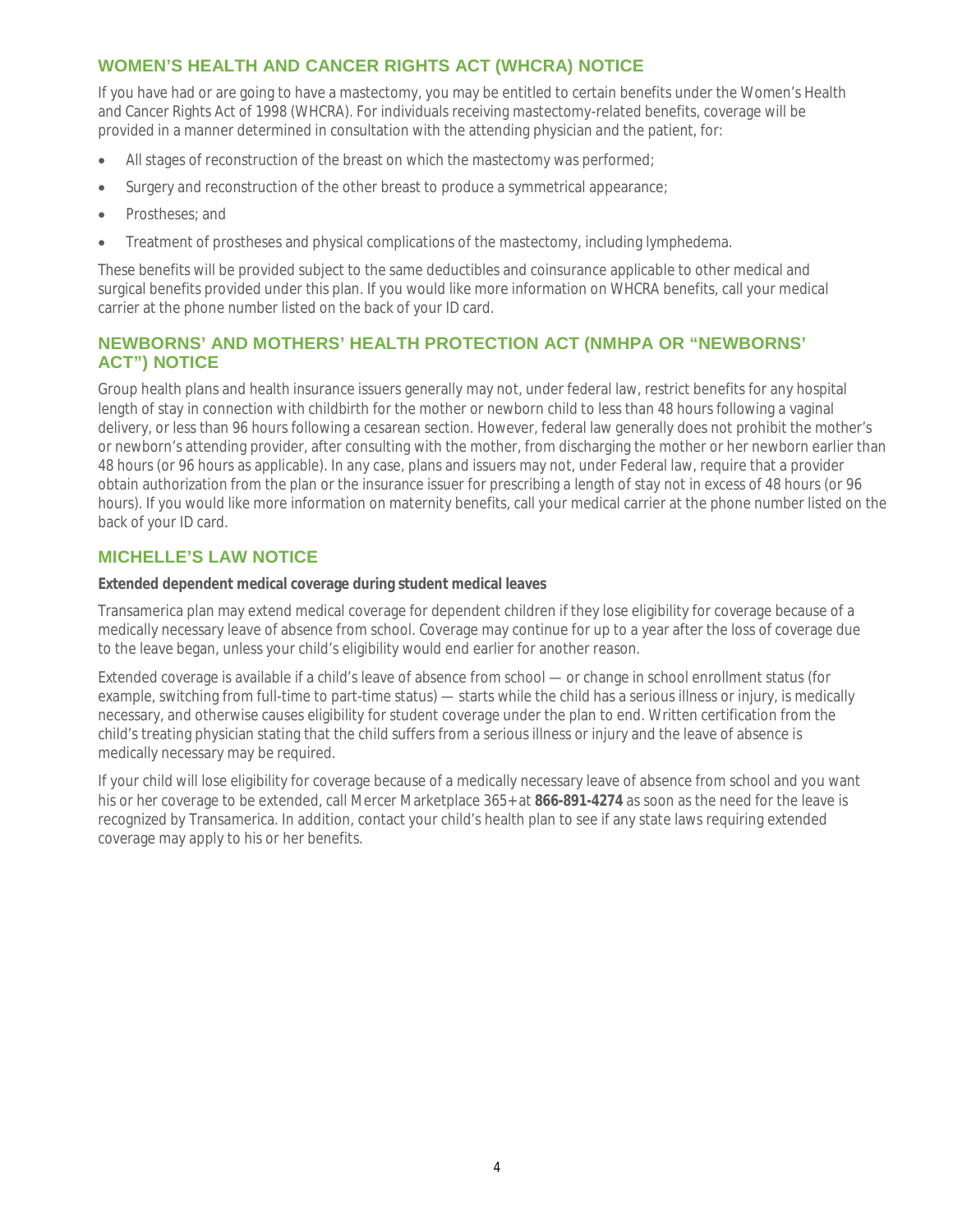# **CHIP/MEDICAID NOTICE**

**Premium assistance under Medicaid and the Children's Health Insurance Program (CHIP)**

If you or your children are eligible for Medicaid or CHIP and you're eligible for health coverage from your employer, your state may have a premium assistance program that can help pay for coverage, using funds from their Medicaid or CHIP programs. If you or your children aren't eligible for Medicaid or CHIP, you won't be eligible for these premium assistance programs but you may be able to buy individual insurance coverage through the Health Insurance Marketplace. For more information, visit **www.healthcare.gov**.

If you or your dependents are already enrolled in Medicaid or CHIP and you live in a State listed below, contact your State Medicaid or CHIP office to find out if premium assistance is available.

If you or your dependents are NOT currently enrolled in Medicaid or CHIP, and you think you or any of your dependents might be eligible for either of these programs, contact your State Medicaid or CHIP office or dial 1-877-KIDS NOW or **www.insurekidsnow.gov** to find out how to apply. If you qualify, ask your State if it has a program that might help you pay the premiums for an employer-sponsored plan.

If you or your dependents are eligible for premium assistance under Medicaid or CHIP, as well as eligible under your employer plan, your employer must allow you to enroll in your employer plan if you aren't already enrolled. This is called a "special enrollment" opportunity, and you must request coverage within 60 days of being determined eligible for premium assistance. If you have questions about enrolling in your employer plan, contact the Department of Labor at **www.askebsa.dol.gov** or call **1-866-444-EBSA (3272)**.

**If you live in one of the following states, you may be eligible for assistance paying your employer health plan premiums. The following list of states is current as of July 31, 2021. Contact your State for more information on eligibility.**

| ALABAMA - Medicaid                                              | ALASKA - Medicaid                                           |  |
|-----------------------------------------------------------------|-------------------------------------------------------------|--|
| Website: http://myalhipp.com/                                   | The AK Health Insurance Premium Payment Program             |  |
| Phone: 1-855-692-5447                                           | Website: http://myakhipp.com/                               |  |
|                                                                 | Phone: 1-866-251-4861                                       |  |
|                                                                 | Email: CustomerService@MyAKHIPP.com                         |  |
|                                                                 | Medicaid Eligibility:                                       |  |
|                                                                 | http://dhss.alaska.gov/dpa/Pages/medicaid/default.aspx      |  |
| <b>ARKANSAS - Medicaid</b>                                      | <b>CALIFORNIA - Medicaid</b>                                |  |
| Website: http://myarhipp.com/                                   | Website:                                                    |  |
| Phone: 1-855-MyARHIPP (855-692-7447)                            | Health Insurance Premium Payment (HIPP) Program             |  |
|                                                                 | http://dhcs.ca.gov/hipp                                     |  |
|                                                                 | Phone: 916-445-8322                                         |  |
|                                                                 | Email: hipp@dhcs.ca.gov                                     |  |
|                                                                 |                                                             |  |
|                                                                 |                                                             |  |
| COLORADO - Health First Colorado (Colorado's Medicaid           | <b>FLORIDA - Medicaid</b>                                   |  |
| Program) & Child Health Plan Plus (CHP+)                        |                                                             |  |
| Health First Colorado Website:                                  | Website:                                                    |  |
| https://www.healthfirstcolorado.com/                            | https://www.flmedicaidtplrecovery.com/flmedicaidtplrecovery |  |
| Health First Colorado Member Contact Center:                    | .com/hipp/index.html                                        |  |
| 1-800-221-3943/ State Relay 711                                 | Phone: 1-877-357-3268                                       |  |
| CHP+: https://www.colorado.gov/pacific/hcpf/child-health-plan-  |                                                             |  |
| plus                                                            |                                                             |  |
| CHP+ Customer Service: 1-800-359-1991/ State Relay 711          |                                                             |  |
| Health Insurance Buy-In Program                                 |                                                             |  |
| (HIBI): https://www.colorado.gov/pacific/hcpf/health-insurance- |                                                             |  |
| buy-program                                                     |                                                             |  |
| HIBI Customer Service: 1-855-692-6442                           |                                                             |  |
| <b>GEORGIA - Medicaid</b>                                       | <b>INDIANA - Medicaid</b>                                   |  |
| Website: https://medicaid.georgia.gov/health-insurance-         | Healthy Indiana Plan for low-income adults 19-64            |  |
| premium-payment-program-hipp                                    | Website: http://www.in.gov/fssa/hip/                        |  |
| Phone: 678-564-1162 ext 2131                                    | Phone: 1-877-438-4479                                       |  |
|                                                                 | All other Medicaid                                          |  |
|                                                                 | Website: https://www.in.gov/medicaid/                       |  |
|                                                                 | Phone 1-800-457-4584                                        |  |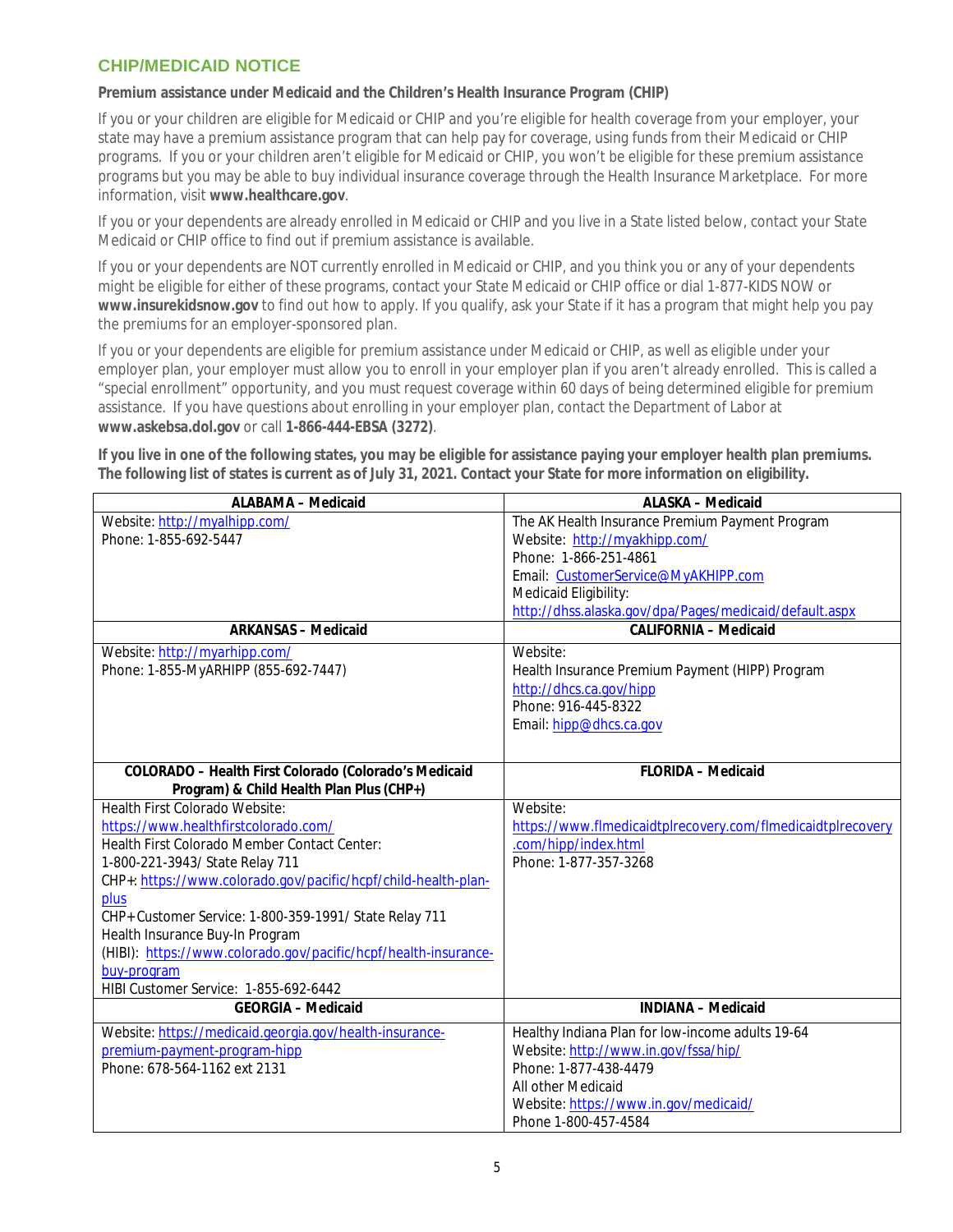| IOWA - Medicaid and CHIP (Hawki)                                                               | KANSAS - Medicaid                                                             |
|------------------------------------------------------------------------------------------------|-------------------------------------------------------------------------------|
| Medicaid Website:                                                                              | Website: https://www.kancare.ks.gov/                                          |
| https://dhs.iowa.gov/ime/members                                                               | Phone: 1-800-792-4884                                                         |
| Medicaid Phone: 1-800-338-8366                                                                 |                                                                               |
| Hawki Website:                                                                                 |                                                                               |
| http://dhs.iowa.gov/Hawki                                                                      |                                                                               |
| Hawki Phone: 1-800-257-8563                                                                    |                                                                               |
| HIPP Website: https://dhs.iowa.gov/ime/members/medicaid-a-                                     |                                                                               |
| to-z/hipp                                                                                      |                                                                               |
| HIPP Phone: 1-888-346-9562<br><b>KENTUCKY - Medicaid</b>                                       | LOUISIANA - Medicaid                                                          |
|                                                                                                |                                                                               |
| Kentucky Integrated Health Insurance Premium Payment                                           | Website: www.medicaid.la.gov or www.ldh.la.gov/lahipp                         |
| Program (KI-HIPP) Website:<br>https://chfs.ky.gov/agencies/dms/member/Pages/kihipp.aspx        | Phone: 1-888-342-6207 (Medicaid hotline) or 1-855-618-5488<br>(LaHIPP)        |
| Phone: 1-855-459-6328                                                                          |                                                                               |
| Email: KIHIPP.PROGRAM@ky.gov                                                                   |                                                                               |
|                                                                                                |                                                                               |
| KCHIP Website: https://kidshealth.ky.gov/Pages/index.aspx                                      |                                                                               |
| Phone: 1-877-524-4718                                                                          |                                                                               |
|                                                                                                |                                                                               |
| Kentucky Medicaid Website: https://chfs.ky.gov                                                 |                                                                               |
| MAINE - Medicaid                                                                               | MASSACHUSETTS - Medicaid and CHIP                                             |
| Enrollment Website:                                                                            | Website: https://www.mass.gov/info-details/masshealth-                        |
| https://www.maine.gov/dhhs/ofi/applications-forms                                              | premium-assistance-pa                                                         |
| Phone: 1-800-442-6003                                                                          |                                                                               |
| TTY: Maine relay 711                                                                           | Phone: 1-800-862-4840                                                         |
|                                                                                                |                                                                               |
| Private Health Insurance Premium Webpage:<br>https://www.maine.gov/dhhs/ofi/applications-forms |                                                                               |
| Phone: -800-977-6740.                                                                          |                                                                               |
| TTY: Maine relay 711                                                                           |                                                                               |
| MINNESOTA - Medicaid                                                                           | MISSOURI - Medicaid                                                           |
| Website:                                                                                       | Website:                                                                      |
| https://mn.gov/dhs/people-we-serve/children-and-                                               | http://www.dss.mo.gov/mhd/participants/pages/hipp.htm                         |
| families/health-care/health-care-programs/programs-and-                                        | Phone: 573-751-2005                                                           |
| services/other-insurance.jsp                                                                   |                                                                               |
| Phone: 1-800-657-3739                                                                          |                                                                               |
|                                                                                                |                                                                               |
|                                                                                                |                                                                               |
| MONTANA - Medicaid                                                                             | NEBRASKA - Medicaid                                                           |
| Website:                                                                                       | Website: http://www.ACCESSNebraska.ne.gov                                     |
| http://dphhs.mt.gov/MontanaHealthcarePrograms/HIPP                                             | Phone: 1-855-632-7633                                                         |
| Phone: 1-800-694-3084                                                                          | Lincoln: 402-473-7000                                                         |
|                                                                                                | Omaha: 402-595-1178                                                           |
| NEVADA - Medicaid                                                                              | NEW HAMPSHIRE - Medicaid                                                      |
| Medicaid Website: http://dhcfp.nv.gov                                                          | Website: https://www.dhhs.nh.gov/oii/hipp.htm                                 |
| Medicaid Phone: 1-800-992-0900                                                                 | Phone: 603-271-5218                                                           |
|                                                                                                | Toll free number for the HIPP program: 1-800-852-3345, ext                    |
|                                                                                                | 5218                                                                          |
| NEW JERSEY - Medicaid and CHIP                                                                 | NEW YORK - Medicaid                                                           |
| Medicaid Website:                                                                              | Website: https://www.health.ny.gov/health_care/medicaid/                      |
| http://www.state.nj.us/humanservices/                                                          | Phone: 1-800-541-2831                                                         |
| dmahs/clients/medicaid/                                                                        |                                                                               |
| Medicaid Phone: 609-631-2392                                                                   |                                                                               |
| CHIP Website: http://www.njfamilycare.org/index.html                                           |                                                                               |
| CHIP Phone: 1-800-701-0710                                                                     |                                                                               |
| NORTH CAROLINA - Medicaid                                                                      | NORTH DAKOTA - Medicaid                                                       |
| Website: https://medicaid.ncdhhs.gov/                                                          | Website:                                                                      |
| Phone: 919-855-4100                                                                            | http://www.nd.gov/dhs/services/medicalserv/medicaid/<br>Phone: 1-844-854-4825 |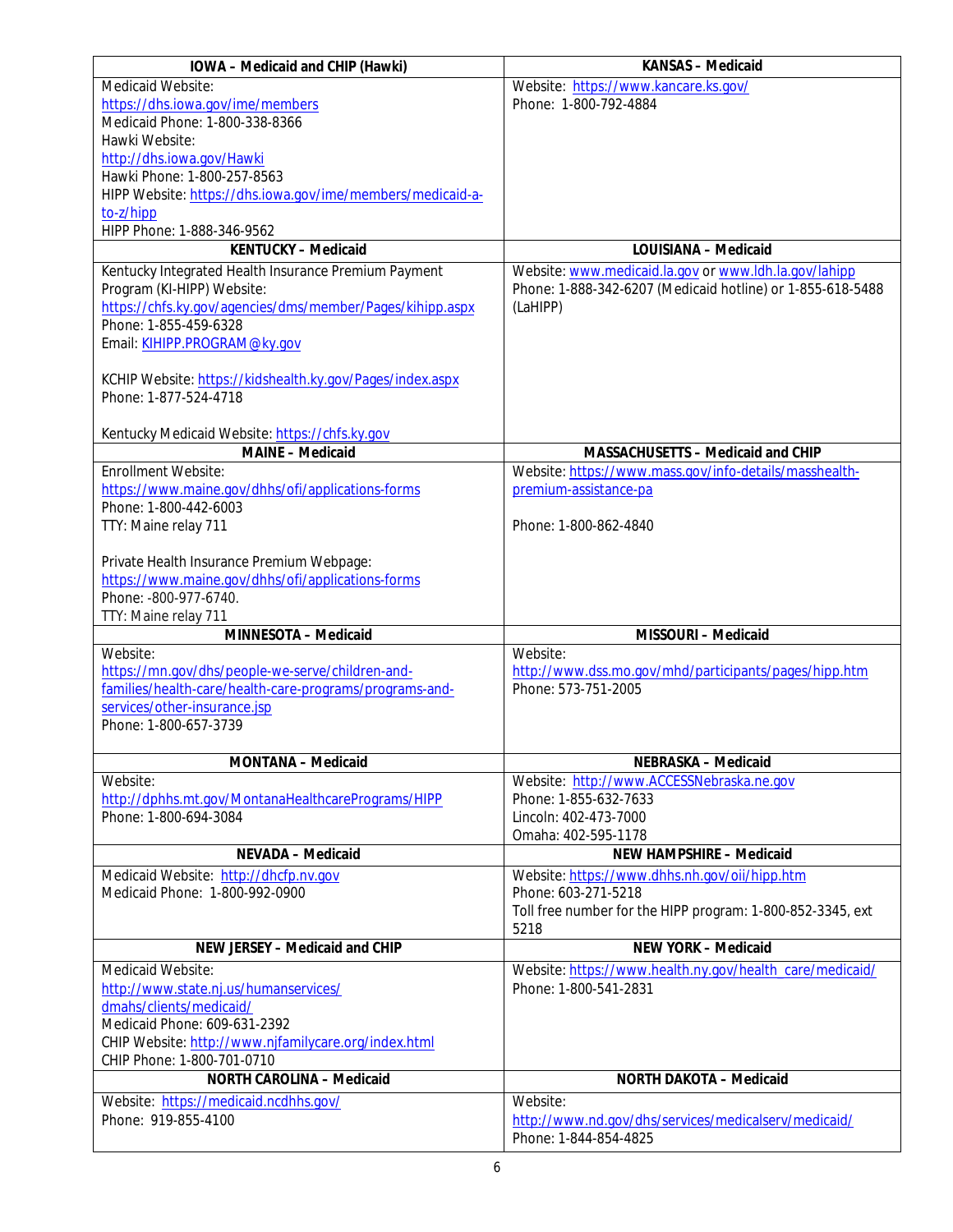| OKLAHOMA - Medicaid and CHIP                                 | <b>OREGON</b> - Medicaid                                    |
|--------------------------------------------------------------|-------------------------------------------------------------|
| Website: http://www.insureoklahoma.org                       | Website: http://healthcare.oregon.gov/Pages/index.aspx      |
| Phone: 1-888-365-3742                                        | http://www.oregonhealthcare.gov/index-es.html               |
|                                                              | Phone: 1-800-699-9075                                       |
| PENNSYLVANIA - Medicaid                                      | RHODE ISLAND - Medicaid and CHIP                            |
| Website:                                                     | Website: http://www.eohhs.ri.gov/                           |
| https://www.dhs.pa.gov/providers/Providers/Pages/Medical/HIP | Phone: 1-855-697-4347, or 401-462-0311 (Direct RIte Share   |
| P-Program.aspx                                               | Line)                                                       |
| Phone: 1-800-692-7462                                        |                                                             |
| SOUTH CAROLINA - Medicaid                                    | SOUTH DAKOTA - Medicaid                                     |
| Website: https://www.scdhhs.gov                              | Website: http://dss.sd.gov                                  |
| Phone: 1-888-549-0820                                        | Phone: 1-888-828-0059                                       |
|                                                              |                                                             |
| <b>TEXAS - Medicaid</b>                                      | UTAH - Medicaid and CHIP                                    |
| Website: http://gethipptexas.com/                            | Medicaid Website: https://medicaid.utah.gov/                |
| Phone: 1-800-440-0493                                        | CHIP Website: http://health.utah.gov/chip                   |
|                                                              | Phone: 1-877-543-7669                                       |
| <b>VERMONT-Medicaid</b>                                      | VIRGINIA - Medicaid and CHIP                                |
| Website: http://www.greenmountaincare.org/                   | Website: https://www.coverva.org/en/famis-select            |
| Phone: 1-800-250-8427                                        | https://www.coverva.org/en/hipp                             |
|                                                              | Medicaid Phone: 1-800-432-5924                              |
|                                                              | CHIP Phone:<br>1-800-432-5924                               |
| WASHINGTON - Medicaid                                        | WEST VIRGINIA - Medicaid                                    |
| Website: https://www.hca.wa.gov/                             | Website: http://mywvhipp.com/                               |
| Phone: 1-800-562-3022                                        | Toll-free phone: 1-855-MyWVHIPP (1-855-699-8447)            |
|                                                              |                                                             |
| WISCONSIN - Medicaid and CHIP                                | WYOMING - Medicaid                                          |
| Website:                                                     | Website:                                                    |
| https://www.dhs.wisconsin.gov/badgercareplus/p-10095.htm     | https://health.wyo.gov/healthcarefin/medicaid/programs-and- |
| Phone: 1-800-362-3002                                        | eligibility/                                                |
|                                                              | Phone: 1-800-251-1269                                       |

To see if any other states have added a premium assistance program since July 31, 2021, or for more information on special enrollment rights, contact either:

| U.S. Department of Labor                         | U.S. Department of Health and Human Services |
|--------------------------------------------------|----------------------------------------------|
| <b>Employee Benefits Security Administration</b> | Centers for Medicare & Medicaid Services     |
| www.dol.gov/agencies/ebsa                        | www.cms.hhs.gov                              |
| 1-866-444-EBSA (3272)                            | 1-877-267-2323, Menu Option 4, Ext. 61565    |

**Paperwork Reduction Act Statement**

According to the Paperwork Reduction Act of 1995 (Pub. L. 104-13) (PRA), no persons are required to respond to a collection of information unless such collection displays a valid Office of Management and Budget (OMB) control number. The Department notes that a Federal agency cannot conduct or sponsor a collection of information unless it is approved by OMB under the PRA, and displays a currently valid OMB control number, and the public is not required to respond to a collection of information unless it displays a currently valid OMB control number. See 44 U.S.C. 3507. Also, notwithstanding any other provisions of law, no person shall be subject to penalty for failing to comply with a collection of information if the collection of information does not display a currently valid OMB control number. See 44 U.S.C. 3512.

The public reporting burden for this collection of information is estimated to average approximately seven minutes per respondent. Interested parties are encouraged to send comments regarding the burden estimate or any other aspect of this collection of information, including suggestions for reducing this burden, to the U.S. Department of Labor, Employee Benefits Security Administration, Office of Policy and Research, Attention: PRA Clearance Officer, 200 Constitution Avenue, N.W., Room N-5718, Washington, DC 20210 or email [ebsa.opr@dol.gov](mailto:ebsa.opr@dol.gov) and reference the OMB Control Number 1210-0137.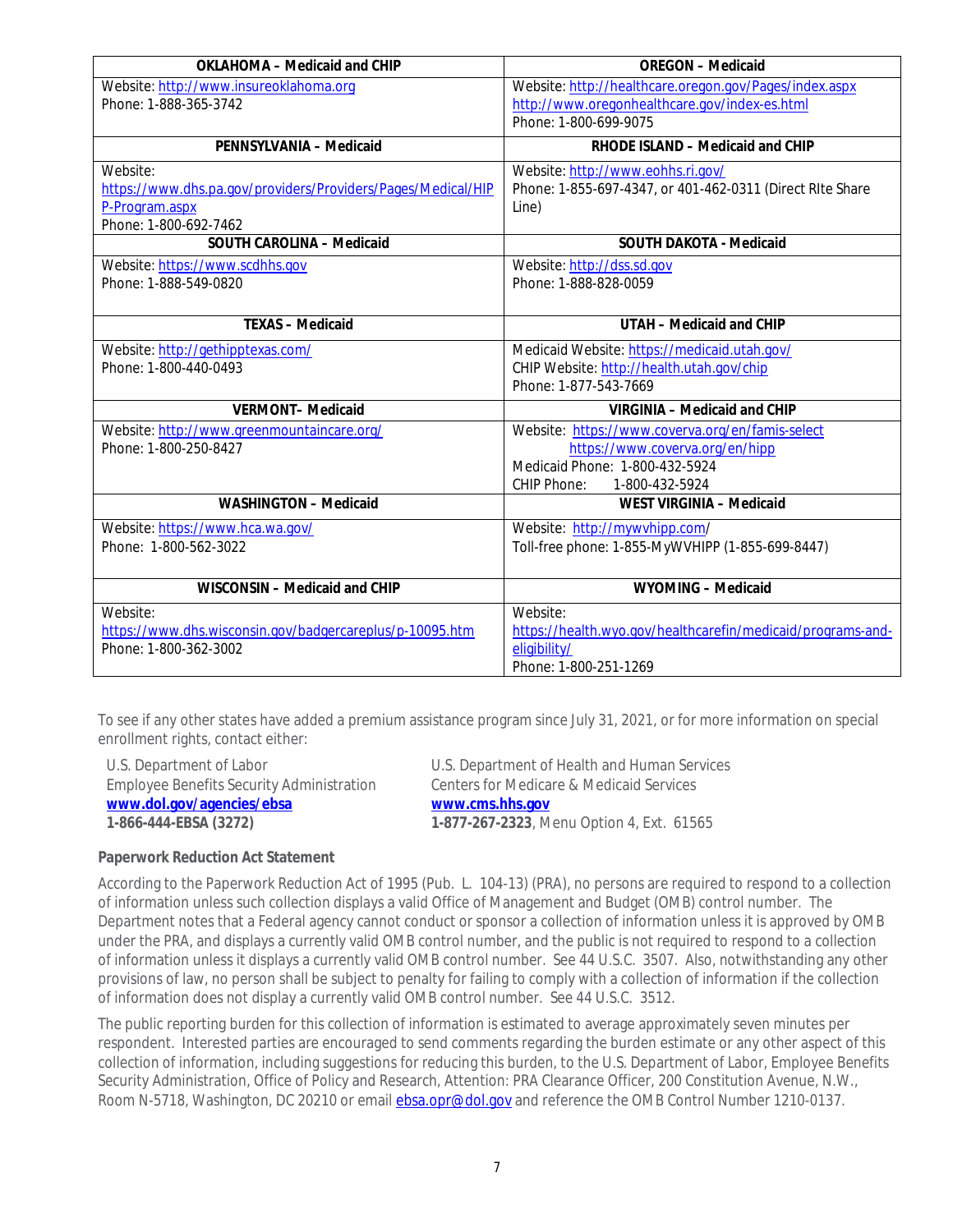# **TRANSAMERICA HIPAA PRIVACY NOTICE**

Please carefully review this notice. It describes how medical information about you may be used and disclosed and how you can get access to this information.

The Health Insurance Portability and Accountability Act of 1996 (HIPAA) imposes numerous requirements on the use and disclosure of individual health information by Transamerica Medical Plans. This information, known as protected health information (PHI), includes almost all individually identifiable health information held by a plan — whether received in writing, in an electronic medium or as an oral communication. This notice describes the privacy practices of these plans: medical, dental and vision. The plans covered by this notice may share health information with each other to carry out treatment, payment, or health care operations. These plans are collectively referred to as the plan in this notice, unless specified otherwise.

**The plan's duties with respect to health information about you**

The plan is required by law to maintain the privacy of your health information and to provide you with this notice of the plan's legal duties and privacy practices with respect to your health information. If you participate in an insured plan option, you will receive a notice directly from the Insurer. It's important to note that these rules apply to the plan, not Transamerica as an employer — that's the way the HIPAA rules work. Different policies may apply to other Transamerica programs or to data unrelated to the plan.

**How the plan may use or disclose your health information**

The privacy rules generally allow the use and disclosure of your health information without your permission (known as an authorization) for purposes of health care treatment, payment activities, and health care operations. Here are some examples of what that might entail:

- Treatment includes providing, coordinating or managing health care by one or more health care providers or doctors. Treatment can also include coordination or management of care between a provider and a third party, and consultation and referrals between providers. For example, the plan may share your health information with physicians who are treating you.
- Payment includes activities by this plan, other plans or providers to obtain premiums, make coverage determinations and provide reimbursement for health care. This can include determining eligibility, reviewing services for medical necessity or appropriateness, engaging in utilization management activities, claims management and billing; as well as performing "behind the scenes" plan functions, such as risk adjustment, collection or reinsurance. For example, the plan may share information about your coverage or the expenses you have incurred with another health plan to coordinate payment of benefits.
- Health care operations include activities by this plan (and, in limited circumstances, by other plans or providers), such as wellness and risk assessment programs, quality assessment and improvement activities, customer service and internal grievance resolution. Health care operations also include evaluating vendors; engaging in credentialing, training and accreditation activities; performing underwriting or premium rating; arranging for medical review and audit activities; and conducting business planning and development. For example, the plan may use information about your claims to audit the third parties that approve payment for plan benefits.

The amount of health information used, disclosed or requested will be limited and, when needed, restricted to the minimum necessary to accomplish the intended purposes, as defined under the HIPAA rules. If the plan uses or discloses PHI for underwriting purposes, the plan will not use or disclose PHI that is your genetic information for such purposes.

**How the plan may share your health information with Transamerica**

The plan, or its health insurer or HMO, may disclose your health information without your written authorization to Transamerica for plan administration purposes. Transamerica may need your health information to administer benefits under the plan. Transamerica agrees not to use or disclose your health information other than as permitted or required by the plan documents and by law. The Plan Administrator, including any authorized delegates (including People Solutions), are the only Transamerica employees who will have access to your health information for plan administration functions.

Here's how additional information may be shared between the plan and Transamerica, as allowed under the HIPAA rules:

 The plan, or its insurer or HMO, may disclose "summary health information" to Transamerica, if requested, for purposes of obtaining premium bids to provide coverage under the plan or for modifying, amending or terminating the plan. Summary health information is information that summarizes participants' claims information, from which names and other identifying information have been removed.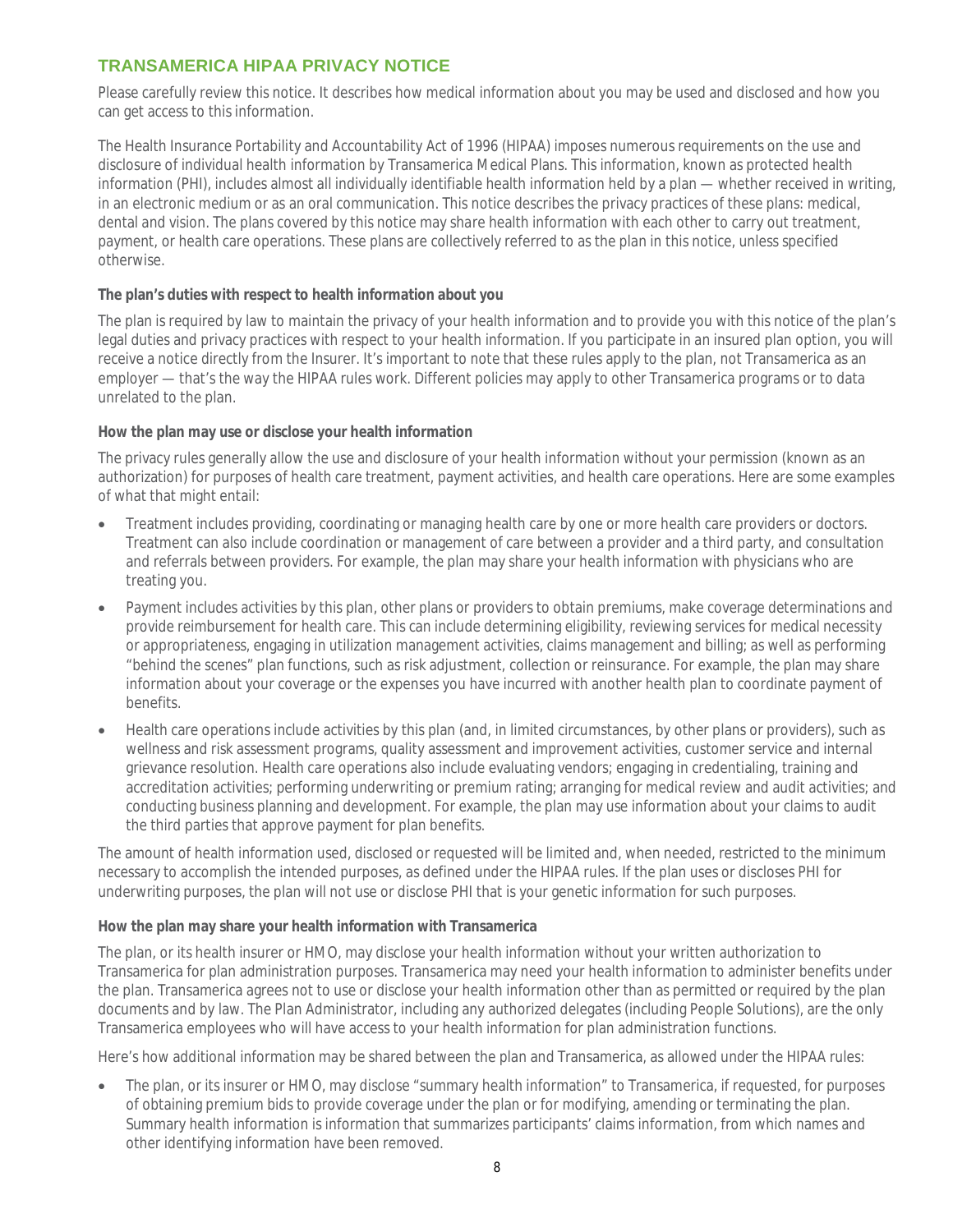The plan, or its insurer or HMO, may disclose to Transamerica information on whether an individual is participating in the plan or has enrolled or disenrolled in an insurance option or HMO offered by the plan.

In addition, you should know that Transamerica cannot and will not use health information obtained from the plan for any employment-related actions. However, health information collected by Transamerica from other sources — for example, under the Family and Medical Leave Act, Americans with Disabilities Act, or workers' compensation programs — is not protected under HIPAA (although this type of information may be protected under other federal or state laws).

**Other allowable uses or disclosures of your health information**

In certain cases, your health information can be disclosed without authorization to a family member, close friend or other person you identify who is involved in your care or payment for your care. Information about your location, general condition or death may be provided to a similar person (or to a public or private entity authorized to assist in disaster relief efforts). You'll generally be given the chance to agree or object to these disclosures (although exceptions may be made — for example, if you're not present or if you're incapacitated). In addition, your health information may be disclosed without authorization to your legal representative. The plan also is allowed to use or disclose your health information without your written authorization for the following activities:

| Workers'<br>compensation                                         | Disclosures to workers' compensation or similar legal programs that provide benefits for work-related<br>injuries or illness without regard to fault, as authorized by and necessary to comply with the laws                                                                                                                                                                                                                                                                                                                                                                                                                     |
|------------------------------------------------------------------|----------------------------------------------------------------------------------------------------------------------------------------------------------------------------------------------------------------------------------------------------------------------------------------------------------------------------------------------------------------------------------------------------------------------------------------------------------------------------------------------------------------------------------------------------------------------------------------------------------------------------------|
| Necessary to<br>prevent serious<br>threat to health<br>or safety | Disclosures made in the good-faith belief that releasing your health information is necessary to<br>prevent or lessen a serious and imminent threat to public or personal health or safety, if made to<br>someone reasonably able to prevent or lessen the threat (or to the target of the threat); includes<br>disclosures to help law enforcement officials identify or apprehend an individual who has admitted<br>participation in a violent crime that the plan reasonably believes may have caused serious physical<br>harm to a victim, or where it appears the individual has escaped from prison or from lawful custody |
| Public health<br>activities                                      | Disclosures authorized by law to persons who may be at risk of contracting or spreading a disease or<br>condition; disclosures to public health authorities to prevent or control disease or report child abuse<br>or neglect; and disclosures to the Food and Drug Administration to collect or report adverse events or<br>product defects                                                                                                                                                                                                                                                                                     |
| Victims of abuse,<br>neglect, or<br>domestic violence            | Disclosures to government authorities, including social services or protected services agencies<br>authorized by law to receive reports of abuse, neglect or domestic violence, as required by law or if<br>you agree or the plan believes that disclosure is necessary to prevent serious harm to you or potential<br>victims (you'll be notified of the disclosure if informing you won't put you at further risk)                                                                                                                                                                                                             |
| Judicial and<br>administrative<br>proceedings                    | Disclosures in response to a court or administrative order, subpoena, discovery request or other<br>lawful process (the plan may be required to notify you of the request or receive satisfactory assurance<br>from the party seeking your health information that efforts were made to notify you or to obtain a<br>qualified protective order concerning the information)                                                                                                                                                                                                                                                      |
| Law enforcement<br>purposes                                      | Disclosures to law enforcement officials required by law or legal process, or to identify a suspect,<br>fugitive, witness or missing person; disclosures about a crime victim if you agree or if disclosure is<br>necessary for immediate law enforcement activity; disclosures about a death that may have resulted<br>from criminal conduct; and disclosures to provide evidence of criminal conduct on the plan's premises                                                                                                                                                                                                    |
| Decedents                                                        | Disclosures to a coroner or medical examiner to identify the deceased or determine cause of death;<br>and to funeral directors to carry out their duties                                                                                                                                                                                                                                                                                                                                                                                                                                                                         |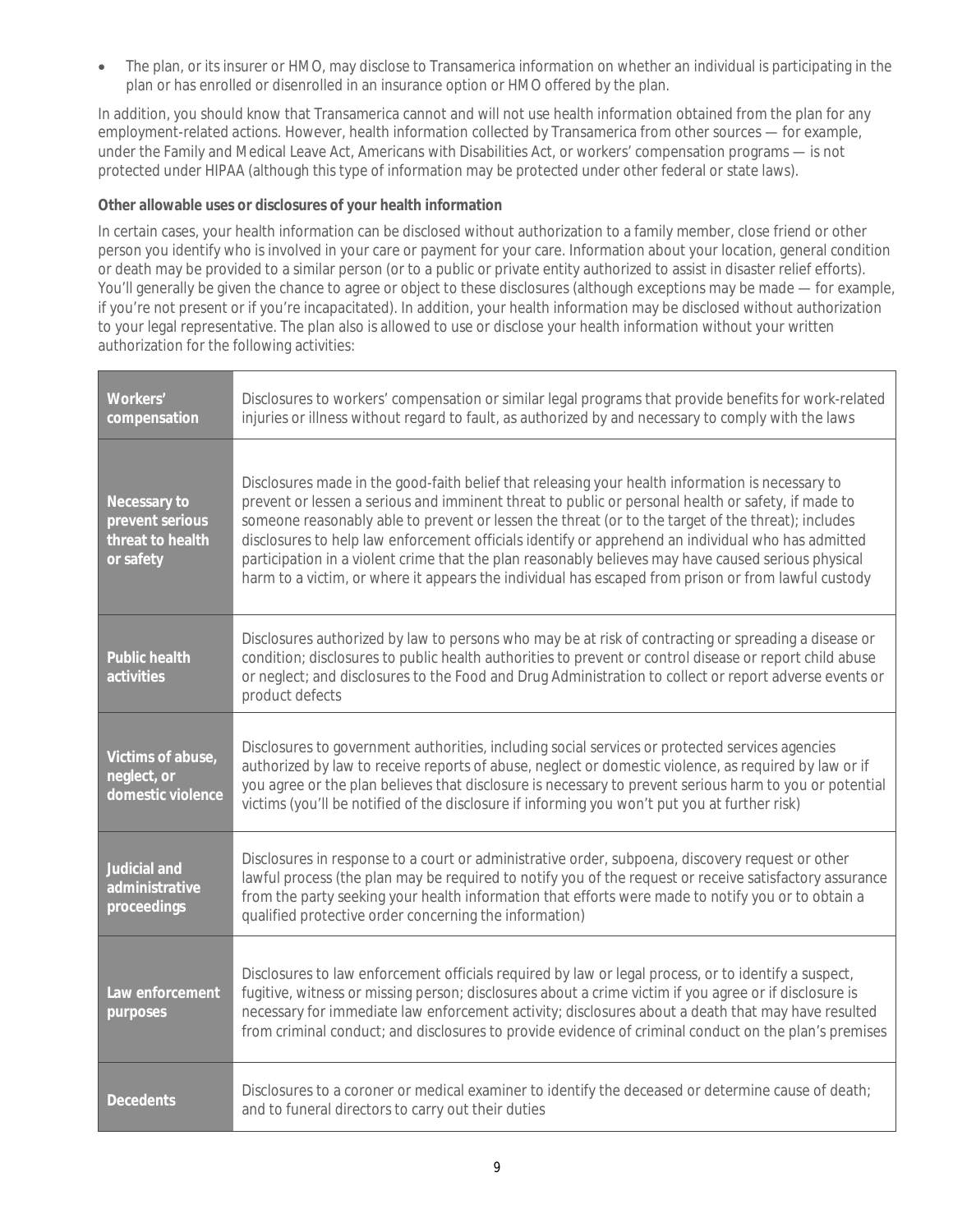| Organ, eye, or<br>tissue donation      | Disclosures to organ procurement organizations or other entities to facilitate organ, eye or tissue<br>donation and transplantation after death                                                                                                                                                                                            |
|----------------------------------------|--------------------------------------------------------------------------------------------------------------------------------------------------------------------------------------------------------------------------------------------------------------------------------------------------------------------------------------------|
| Research<br>purposes                   | Disclosures subject to approval by institutional or private privacy review boards, subject to certain<br>assurances and representations by researchers about the necessity of using your health information<br>and the treatment of the information during a research project                                                              |
| Health oversight<br>activities         | Disclosures to health agencies for activities authorized by law (audits, inspections, investigations or<br>licensing actions) for oversight of the health care system, government benefits programs for which<br>health information is relevant to beneficiary eligibility and compliance with regulatory programs or<br>civil rights laws |
| Specialized<br>government<br>functions | Disclosures about individuals who are armed forces personnel or foreign military personnel under<br>appropriate military command; disclosures to authorized federal officials for national security or<br>intelligence activities; and disclosures to correctional facilities or custodial law enforcement officials<br>about inmates      |
| <b>HHS</b><br>investigations           | Disclosures of your health information to the Department of Health and Human Services to<br>investigate or determine the plan's compliance with the HIPAA privacy rule                                                                                                                                                                     |

Except as described in this notice, other uses and disclosures will be made only with your written authorization. For example, in most cases, the plan will obtain your authorization before it communicates with you about products or programs if the plan is being paid to make those communications. If we keep psychotherapy notes in our records, we will obtain your authorization in some cases before we release those records. The plan will never sell your health information unless you have authorized us to do so. You may revoke your authorization as allowed under the HIPAA rules. However, you can't revoke your authorization with respect to disclosures the plan has already made. You will be notified of any unauthorized access, use or disclosure of your unsecured health information as required by law.

The plan will notify you if it becomes aware that there has been a loss of your health information in a manner that could compromise the privacy of your health information.

## **Your individual rights**

You have the following rights with respect to your health information the plan maintains. These rights are subject to certain limitations, as discussed below. This section of the notice describes how you may exercise each individual right. See the Contact section at the end of this notice for information on how to submit requests.

#### *Right to request restrictions on certain uses and disclosures of your health information and the plan's right to refuse*

You have the right to ask the plan to restrict the use and disclosure of your health information for treatment, payment or health care operations, except for uses or disclosures required by law. You have the right to ask the plan to restrict the use and disclosure of your health information to family members, close friends or other persons you identify as being involved in your care or payment for your care. You also have the right to ask the plan to restrict use and disclosure of health information to notify those persons of your location, general condition or death — or to coordinate those efforts with entities assisting in disaster relief efforts. If you want to exercise this right, your request to the plan must be in writing.

The plan is not required to agree to a requested restriction. If the plan does agree, a restriction may later be terminated by your written request, by agreement between you and the plan (including an oral agreement) or unilaterally by the plan for health information created or received after you're notified that the plan has removed the restrictions. The plan may also disclose health information about you if you need emergency treatment, even if the plan has agreed to a restriction.

An entity covered by these HIPAA rules (such as your health care provider) or its business associate must comply with your request that health information regarding a specific health care item or service not be disclosed to the plan for purposes of payment or health care operations if you have paid out of pocket and in full for the item or service.

#### *Right to receive confidential communications of your health information*

If you think that disclosure of your health information by the usual means could endanger you in some way, the plan will accommodate reasonable requests to receive communications of health information from the plan by alternative means or at alternative locations.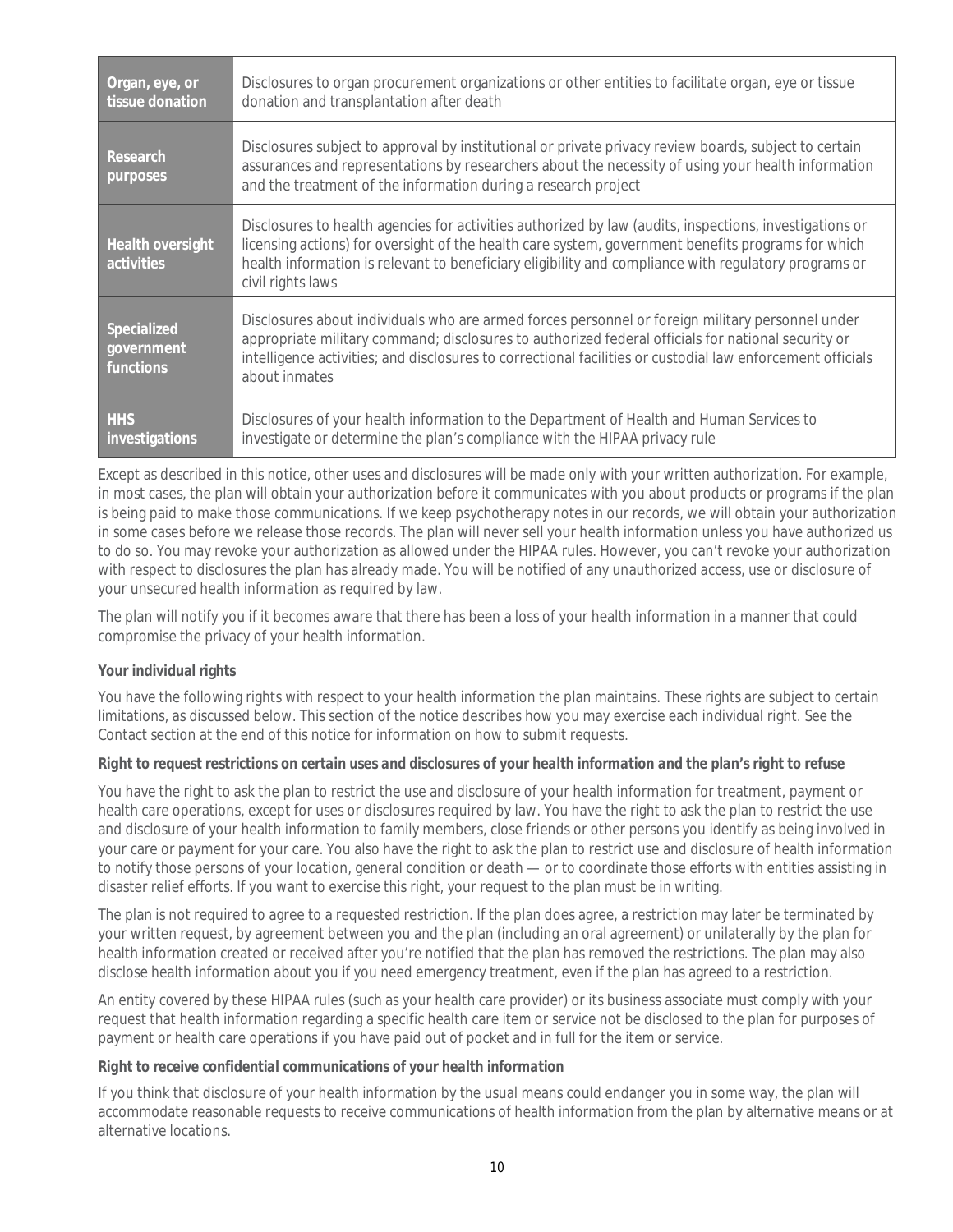If you want to exercise this right, your request to the plan must be in writing and you must include a statement that disclosure of all or part of the information could endanger you.

## *Right to inspect and copy your health information*

With certain exceptions, you have the right to inspect or obtain a copy of your health information in a "designated record set." This may include medical and billing records maintained for a health care provider; enrollment, payment, claims adjudication and case or medical management record systems maintained by a plan; or a group of records the plan uses to make decisions about individuals. However, you do not have a right to inspect or obtain copies of psychotherapy notes or information compiled for civil, criminal or administrative proceedings. The plan may deny your right to access, although in certain circumstances, you may request a review of the denial.

If you want to exercise this right, your request to the plan must be in writing. Within 30 days of receipt of your request (60 days if the health information is not accessible on site), the plan will provide you with one of these responses:

- The access or copies you requested.
- A written denial that explains why your request was denied and any rights you may have to have the denial reviewed or file a complaint.
- A written statement that the time period for reviewing your request will be extended for no more than 30 more days, along with the reasons for the delay and the date by which the plan expects to address your request.

You may also request your health information be sent to another entity or person, so long as that request is clear, conspicuous and specific. The plan may provide you with a summary or explanation of the information instead of access to or copies of your health information, if you agree in advance and pay any applicable fees. The plan also may charge reasonable fees for copies or postage. If the plan doesn't maintain the health information but knows where it is maintained, you will be informed where to direct your request.

If the plan keeps your records in an electronic format, you may request an electronic copy of your health information in a form and format readily producible by the plan. You may also request that such electronic health information be sent to another entity or person, so long as that request is clear, conspicuous and specific. Any charge that is assessed to you for these copies must be reasonable and based on the plan's cost.

## *Right to amend your health information that is inaccurate or incomplete*

With certain exceptions, you have a right to request that the plan amend your health information in a designated record set. The plan may deny your request for a number of reasons. For example, your request may be denied if the health information is accurate and complete, was not created by the plan (unless the person or entity that created the information is no longer available), is not part of the designated record set or is not available for inspection (e.g., psychotherapy notes or information compiled for civil, criminal or administrative proceedings).

If you want to exercise this right, your request to the plan must be in writing, and you must include a statement to support the requested amendment. Within 60 days of receipt of your request, the plan will take one of these actions:

- Make the amendment as requested.
- Provide a written denial that explains why your request was denied and any rights you may have to disagree or file a complaint.
- Provide a written statement that the time period for reviewing your request will be extended for no more than 30 more days, along with the reasons for the delay and the date by which the plan expects to address your request.

## *Right to receive an accounting of disclosures of your health information*

You have the right to a list of certain disclosures of your health information the plan has made. This is often referred to as an "accounting of disclosures." You generally may receive this accounting if the disclosure is required by law, in connection with public health activities or in similar situations listed in the table earlier in this notice, unless otherwise indicated below.

You may receive information on disclosures of your health information for up to 6 years before the date of your request. You do not have a right to receive an accounting of any disclosures made in any of these circumstances:

- For treatment, payment or health care operations.
- To you about your own health information.
- Incidental to other permitted or required disclosures.
- Where authorization was provided.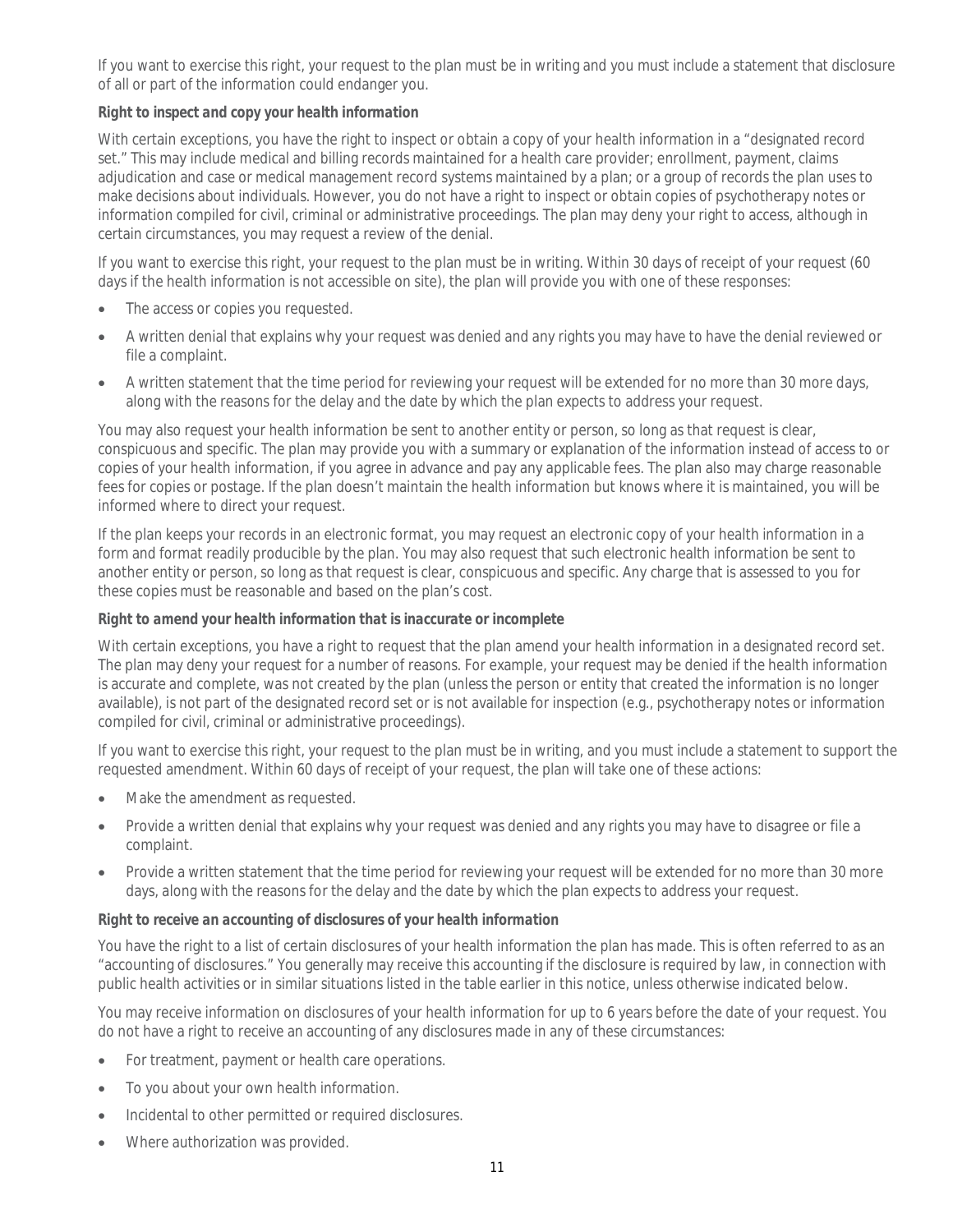- To family members or friends involved in your care (where disclosure is permitted without authorization).
- For national security or intelligence purposes or to correctional institutions or law enforcement officials in certain circumstances.
- As part of a "limited data set" (health information that excludes certain identifying information).

In addition, your right to an accounting of disclosures to a health oversight agency or law enforcement official may be suspended at the request of the agency or official.

If you want to exercise this right, your request to the plan must be in writing. Within 60 days of the request, the plan will provide you with the list of disclosures or a written statement that the time period for providing this list will be extended for no more than 30 more days, along with the reasons for the delay and the date by which the plan expects to address your request. You may make one request in any 12-month period at no cost to you, but the plan may charge a fee for subsequent requests. You'll be notified of the fee in advance and have the opportunity to change or revoke your request.

## *Right to obtain a paper copy of this notice from the plan upon request*

You have the right to obtain a paper copy of this privacy notice upon request. Even individuals who agreed to receive this notice electronically may request a paper copy at any time.

## *Changes to the information in this notice*

The plan must abide by the terms of the privacy notice currently in effect. This notice takes effect on January 1, 2022. However, the plan reserves the right to change the terms of its privacy policies, as described in this notice, at any time and to make new provisions effective for all health information that the plan maintains. This includes health information that was previously created or received, not just health information created or received after the policy is changed. If changes are made to the plan's privacy policies described in this notice, you will be provided with a revised privacy notice.

## *Complaints*

If you believe your privacy rights have been violated or your plan has not followed its legal obligations under HIPAA, you may complain to the plan and to the Secretary of Health and Human Services. You won't be retaliated against for filing a complaint. To file a complaint, contact People Solutions at **866-558-5560.**

## *Contact*

For more information on the plan's privacy policies or your rights under HIPAA, contact People Solutions at **866-558-5560**.